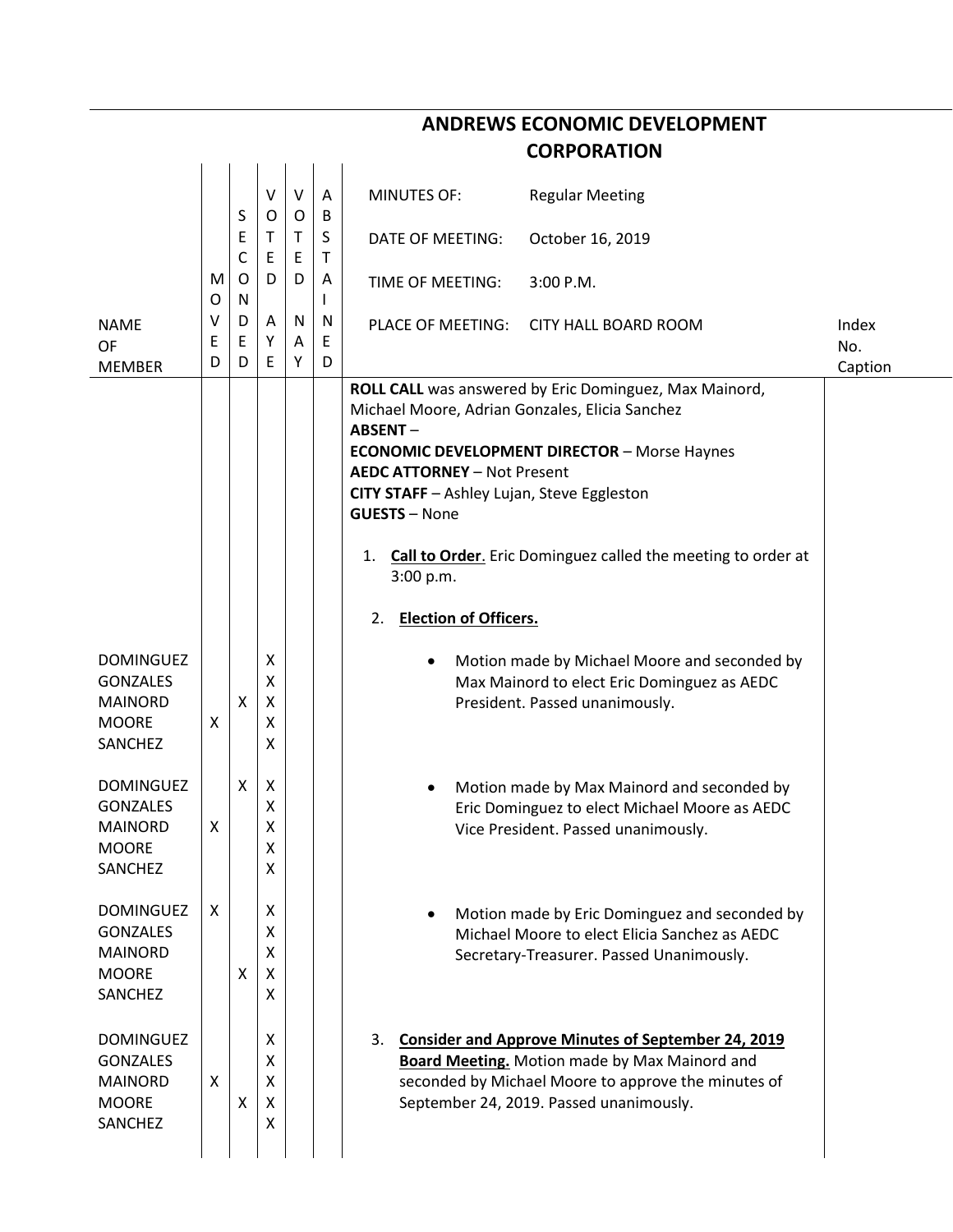|                                                                                  |             |                           |                        |             |             | <b>CURPURATIUN</b>                                                                                                                                                                                                                                                                                                                                            |                         |
|----------------------------------------------------------------------------------|-------------|---------------------------|------------------------|-------------|-------------|---------------------------------------------------------------------------------------------------------------------------------------------------------------------------------------------------------------------------------------------------------------------------------------------------------------------------------------------------------------|-------------------------|
|                                                                                  |             | S                         | $\vee$<br>$\mathsf{O}$ | $\vee$<br>O | Α<br>B      | <b>Regular Meeting</b><br><b>MINUTES OF:</b>                                                                                                                                                                                                                                                                                                                  |                         |
|                                                                                  |             | E<br>C                    | Τ<br>E                 | T<br>Ε      | S<br>Τ      | October 16, 2019<br>DATE OF MEETING:                                                                                                                                                                                                                                                                                                                          |                         |
|                                                                                  | M<br>O      | $\mathsf{O}$<br>${\sf N}$ | D                      | D           | Α<br>I.     | TIME OF MEETING:<br>$3:00$ P.M.                                                                                                                                                                                                                                                                                                                               |                         |
| <b>NAME</b><br>OF<br><b>MEMBER</b>                                               | ٧<br>Ε<br>D | D<br>Е<br>D               | A<br>Υ<br>E            | N<br>Α<br>Υ | N<br>E<br>D | <b>PLACE OF MEETING:</b><br>CITY HALL BOARD ROOM                                                                                                                                                                                                                                                                                                              | Index<br>No.<br>Caption |
| <b>DOMINGUEZ</b><br><b>GONZALES</b><br><b>MAINORD</b><br><b>MOORE</b><br>SANCHEZ | X           | X                         | X<br>X<br>Χ<br>X<br>X  |             |             | <b>Consider Approval of Resolution Approving Signature</b><br>4.<br><b>Authority of the Andrews Economic Development</b><br><b>Corporation.</b> Motion made by Eric Dominguez and<br>seconded by Michael Moore to approve Resolution<br>Approving Signature Authority of the Andrews Economic<br>Development Corporation. Passed unanimously.                 |                         |
| <b>DOMINGUEZ</b><br><b>GONZALES</b><br><b>MAINORD</b><br><b>MOORE</b><br>SANCHEZ | х           | X                         | X<br>X<br>Χ<br>X<br>X  |             |             | <b>Consider Approval of a policy that prohibits both Ashton</b><br>5.<br>Jones and Morse Haynes from being the two authorized<br>signatures on AEDC checks. Motion made by Elicia Sanchez<br>and seconded by Michael Moore to approve policy that<br>prohibits both Ashton Jones and Morse Haynes from being<br>the two authorized signatures on AEDC checks. |                         |
|                                                                                  |             |                           |                        |             |             | 6.<br><b>EXECUTIVE SESSION:</b><br>TX Gov't Code Sec. 551.087 - Economic Development<br>٠<br>Negotiations<br>Project Rhino<br>TX Gov't Code Sec. 551.072 - Real Property<br>Board entered into Executive Session at 3:07 p.m.<br>Board re-convened in Open Session at 3:54 p.m.                                                                               |                         |
| <b>DOMINGUEZ</b><br><b>GONZALES</b><br><b>MAINORD</b><br><b>MOORE</b><br>SANCHEZ | X           | X                         | х<br>X<br>X<br>X<br>X  |             |             | <b>Consider and act upon items listed under Executive</b><br>7.<br>Session as necessary.<br>Project Rhino was tabled until further notice.<br>Motion made by Max Mainord and seconded by Eric<br>Dominguez to give the Executive Director, Morse Haynes,<br>the authority to negotiate a contract for purchase of land<br>for future projects.                |                         |

## **ANDREWS ECONOMIC DEVELOPMENT CORPORATION**